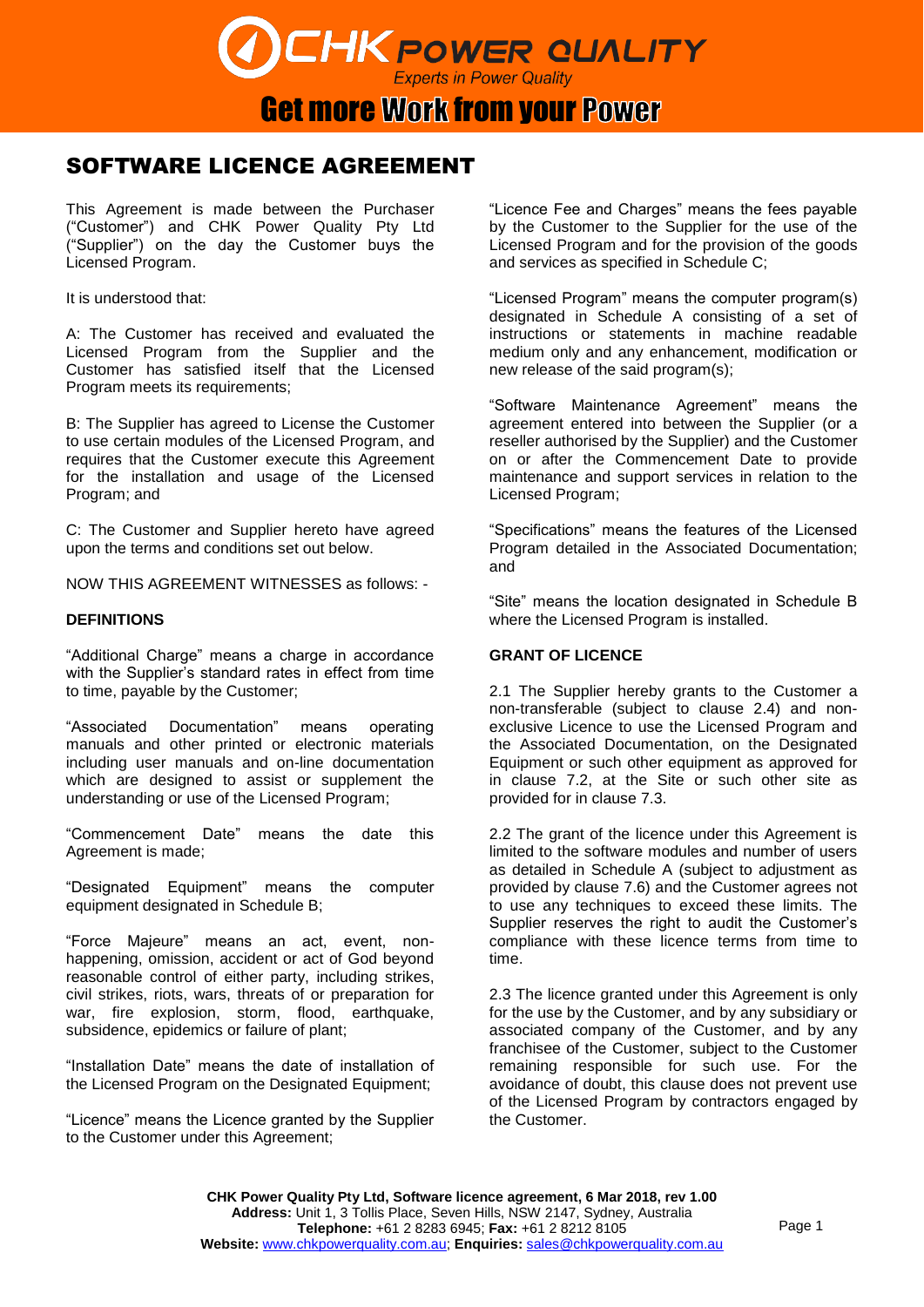# Get more Work from your Power

2.4 The Licensed Program may be transferred in full to another related company for the purpose of the company re-organisation, with written consent of the Supplier which shall not be unreasonably withheld, and subject to finalisation of all unpaid accounts.

# **DURATION OF AGREEMENT**

This Agreement commences on the Commencement Date and will continue until terminated by the Supplier pursuant to this Agreement. Where the Installation Date was earlier than the Commencement Date, this Agreement shall be deemed to have taken effect on and from the Installation Date and shall apply retrospectively in respect of the Licence and parties' respective rights and obligations in relation thereto.

# **OPERATIONAL CHARACTERISTICS**

4.1 Prior to the Commencement Date, the Supplier has demonstrated to the Customer the Operational Characteristics of the Licensed Program.

4.2 The Supplier may alter, substitute or modify the Operational Characteristics of the Licensed Program from time to time but in a manner not inconsistent with the Specifications and provided that the Operational Characteristics of the Licensed Program are not adversely affected. The Licensed Program will continue to be subject to this Agreement notwithstanding any such alteration, substitution or modification.

# **DOCUMENTATION**

5.1 One (1) set of the relevant Associated Documentation shall be supplied with the Licensed Program at no extra charge. If the Customer requires more than one (1) set, an Additional Charge shall apply.

5.2 The Associated Documentation may be copied by the Customer for use only within the Customer's business, and shall not be used by the Customer other than to assist in the normal use of the Licensed Program. Where the Supplier provides the Customer with copies of the Associated Documentation on electronic media, the Customer shall be permitted to incorporate the contents of such documentation in procedure manuals to assist the Customer's staff in the use of the Licensed Program.

5.3 The Supplier warrants that the Associated Documentation contains information that is sufficiently detailed to provide basic understanding of

the Operational Characteristics of the Licensed Program.

#### **LICENCE FEES AND CHARGES**

6.1 The Customer shall pay the Licence Fee and Charges in accordance with the terms detailed in Schedule C. The Supplier may restrict access to the Customer to the Licensed Program in the event that such terms are not complied with.

6.2 All fees and charges payable by the Customer under this Agreement are exclusive of any taxes, duties, fees, or other government levies or charges other than Income Tax payable by the Supplier which may be imposed on or in respect of Licensed Program, its use or its maintenance, under this Agreement or otherwise, which become effective due to changes in government regulations after the date of this Agreement. Such taxes, duties, fees, or other government charges shall be paid by the Customer immediately they become due, and in any event not later than thirty (30) days after notice in writing by the Supplier requiring such payment. The Customer shall fully indemnify and hold harmless the Supplier against all payments made by the Supplier which are the Customer's responsibility under this clause.

6.3 If any payment owing to the Supplier is not made within thirty (30) days of the due date as stated in the terms on the invoice, and the Supplier has not received written notice of a dispute related to the invoice, the Supplier may, with seven (7) days' notice in writing to the Customer:

- (a) suspend further services or its remaining obligations to the Customer under this Agreement until such payment has been made;
- (b) disable access by the Customer to any software modules or software user licence upgrades that relate to the outstanding amount, until such payment has been made; and
- (c) charge the Customer interest at the rate of two (2) percentage points above the then current published overdraft rate of the Commonwealth Bank of Australia on a pro-rata basis on all overdue amounts from the due date until payment is made.

6.4 In this clause 6.4, terms have the meanings given to them in the A New Tax System (Goods and Services Tax) Act 1999.

(a) Except where this document states otherwise an amount payable by a party for a taxable supply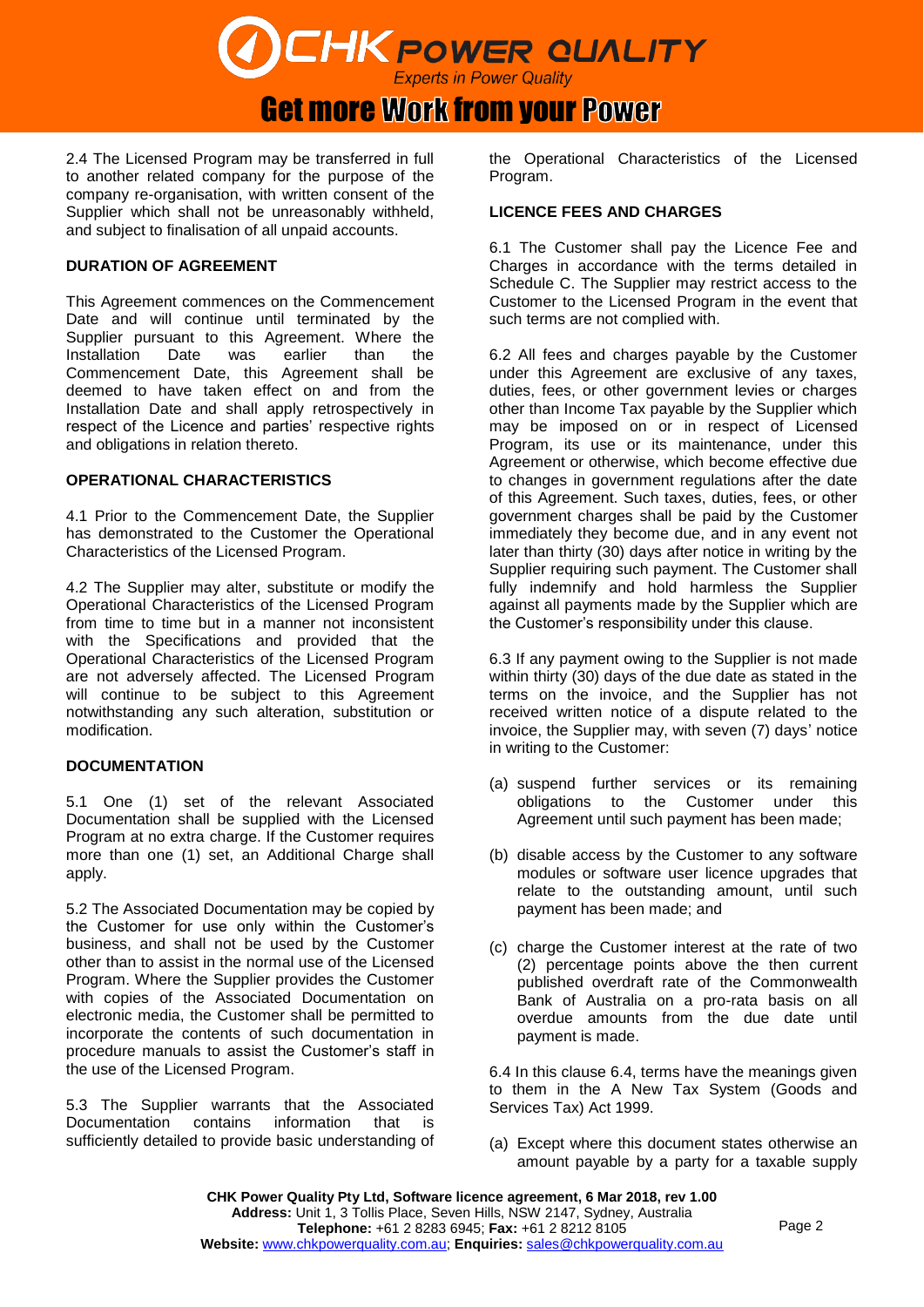**Get more Work from your Power** 

made by another party under this document is expressed as a GST exclusive amount.

- (b) If this document requires a party to pay an amount in respect of an expense or liability ("Reimbursable Expense") incurred by another party ("Payee") to a third party, the reimbursable Expense must be net of any input tax credit to which the Payee is entitled in respect of the Reimbursable Expense.
- (c) If a party makes a taxable supply under this document, then the party liable to pay for the taxable supply must also pay to the Supplier the GST payable in respect of the taxable supply at the time payment for the taxable supply is due.
- (d) A party is not obliged under this clause to pay the GST on a taxable supply to it, until given a valid tax invoice for the supply.

#### **LICENCE**

7.1 The Supplier warrants it has the right and authority to grant the Licence to the Customer.

7.2 The Licensed Program may be transferred to equipment other than the Designated Equipment with the written consent of the Supplier which shall not be unreasonably withheld.

7.3 The Licensed Program may be transferred by the Customer to a site other than the Site upon written advice to the Supplier.

7.4 The Customer agrees to allow the Supplier to publicly acknowledge that the Customer utilises the Licensed Program in the operation of its business, subject to the Customer agreeing to the form and content of such acknowledgement.

7.5 Nothing in this Agreement shall oblige the Supplier to maintain the Licensed Program, whether by providing upgrades or enhancements or otherwise. Such maintenance shall be the subject of a separate Software Maintenance Agreement between the parties.

7.6 If, after the date of this Agreement, the Customer purchases from the Supplier any additional Software modules or increase in the number of concurrent users beyond those shown in Schedule A, these will automatically be included as part of the Licensed Program for the purpose of this Agreement from the date of their installation by the Supplier.

#### **INSTALLATION**

8.1 The Supplier shall install the Licensed Program on the Designated Equipment during the Supplier's normal business hours and the Customer shall give the Supplier such reasonable assistance, including the provision of personnel and equipment, as the Supplier considers necessary to ensure satisfactory installation.

8.2 The Purchaser may be provided access to online services, where the Purchaser can download and install the Licensed Program.

#### **COPYING**

9.1 Except as provided for in clause 9.2, the Customer shall not copy or reproduce the Licensed Program by any means or in any form without the Supplier's prior written consent.

9.2 The Customer may copy the Licensed Program for the purpose of backup and security, and may store such copies at a site which is not the Site. Any such copies of the Licensed Program are subject to the terms of this Agreement.

9.3 The Supplier warrants that it is the owner of, or has the right to license, copyright in the Licensed Program and the Associated Documentation. The Customer shall ensure any copy of the Licensed Program bears notice of such ownership of copyright and a notice stipulating the Licensed Program contains information confidential to the Supplier. The Customer shall comply with any reasonable directions of the Supplier as to the form or content of such notices.

#### **MODIFICATIONS**

10.1 The Customer shall not modify or alter the Licensed Program or merge all or any part of the Licensed Program with other computer program(s).

10.2 The Supplier may agree to modify the Licensed Program as requested by the Customer, subject to written agreement between the Supplier and the Customer on the specifications and price to be paid by the Customer for such modification.

10.3 The Licensed Program and the intellectual property rights to the Licensed Program remain the property of the Supplier even if modified or altered in accordance with clause 10.2 and this Agreement will continue to apply to that modified or altered Licensed Program.

#### **REVERSE ENGINEERING**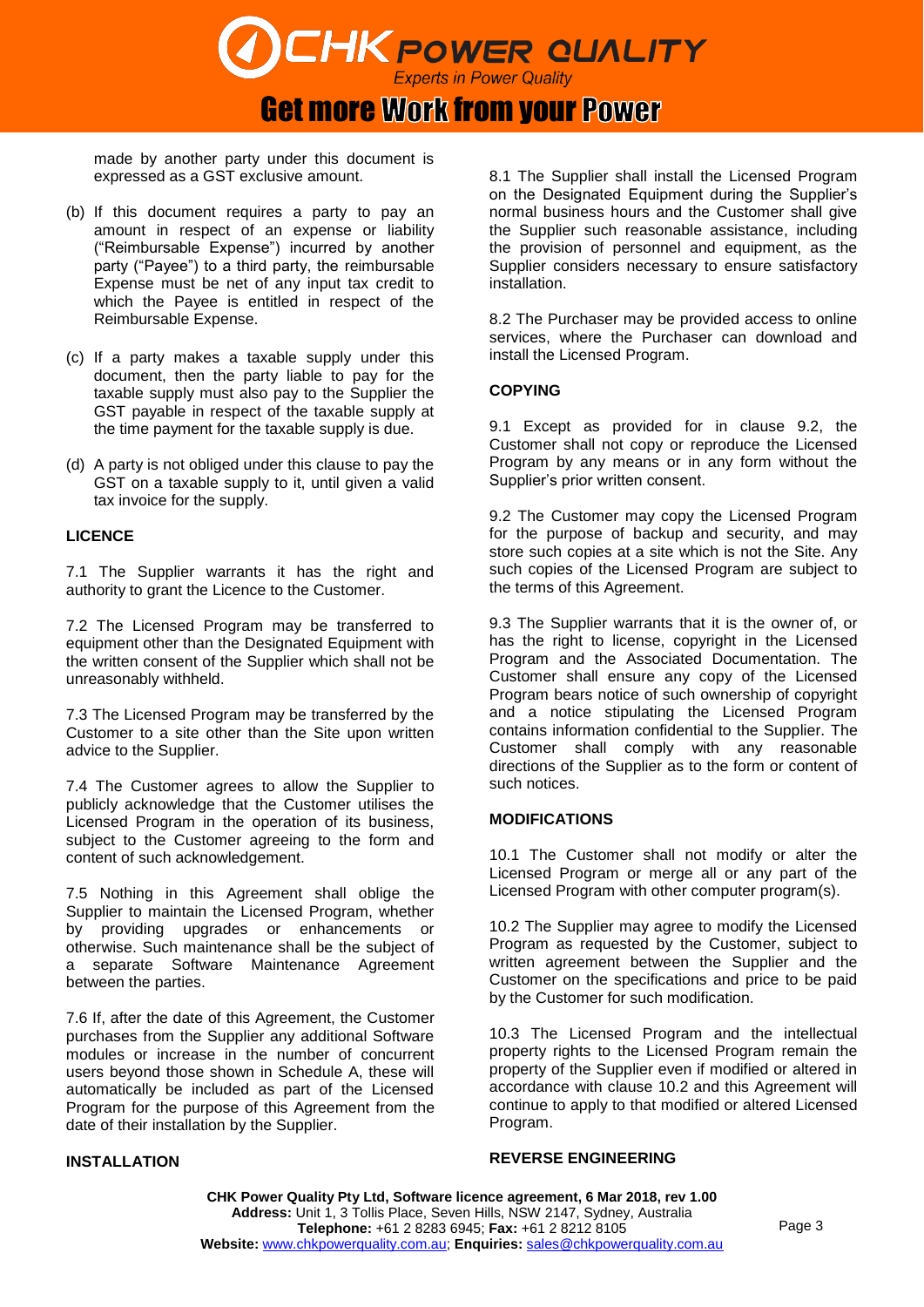

**Get more Work from your Power** 

The Customer shall not reverse assemble or reverse compile or directly or indirectly allow or cause a third party to reverse assemble or reverse compile the whole or any part of the Licensed Program.

# **SECURITY**

12.1 The Customer will be solely responsible for the use, supervision, management and control of the Licensed Program.

12.2 The Customer will use all reasonable endeavours to ensure that the Licensed Program is protected at all times from access, use or misuse, damage or destruction by an person not authorised by the Supplier for that purpose.

12.3 The Customer shall keep accurate records of copying and modification of the Licensed Program. The Customer shall permit the Supplier to inspect such records at any time during the Customer's normal business hours, provided the Supplier has given the Customer at least forty-eight (48) hours prior written notice.

#### **CONFIDENTIALITY**

13.1 Each party to this Agreement shall treat as confidential information which comes into its possession, pursuant to or as a result of or in the performance of this Agreement, whether such information relates to the business, sales, marketing or technical operations of the other party, or the intellectual or industrial property rights of the other party, or otherwise, and may only disclose such details to those of its employees by whom it is reasonably required to enable them to carry out their obligations under this Agreement, and to its professional advisors for the purpose of obtaining advice in relation to this Agreement.

13.2 Subject to clause 13.1, neither party shall, without the written permission of the other, copy or cause to be copied or disclose such confidential information to a third party.

13.3 The foregoing obligations and commitments not to disclose confidential information shall not apply to:

(a) confidential information which is at the time of disclosure or thereafter becomes part of the public domain through no act or omission by the receiving party;

- (b) confidential information which was otherwise in a party's possession prior to disclosure, as shown by written records;
- (c) confidential information which is hereafter lawfully disclosed to a party by a third party which did not acquire the confidential information under an obligation of confidentiality from or through the other party; or
- (d) confidential information which is required to be disclosed by law.

13.4 The obligations of each party under this clause shall survive the termination of this Agreement.

#### **EMPLOYEES AND CONTRACTORS**

Subject to the laws in force for the time being relating to the validity of restrictive covenants, neither party shall solicit for employment, whether directly or indirectly through an associated or subsidiary company or otherwise, any person who is employed by the other party during the term of this Agreement. The restriction does not apply to job advertisements.

#### **INTELLECTUAL PROPRTY RIGHTS**

15.1 For the purposes of this clause 15, any reference to the Licensed Program will include a reference to the Associated Documentation. The Supplier warrants that the Licensed Program does not infringe the industrial or intellectual property rights of any third party.

15.2 Subject to clauses 15.4 and 15.5, the Supplier shall indemnify the Customer and hold the Customer harmless against any costs, losses, expenses or liability arising out of claims brought about by a third party against the Customer for any infringement or any alleged infringement of any industrial and intellectual property rights arising from the use by the Customer of the Licensed Program.

15.3 The indemnity referred to in clause 15.2 shall be granted whether or not legal proceedings are instituted and, if such proceedings are instituted, irrespective of the means, manner or nature of any settlement, compromise or determination.

15.4 The Supplier will not indemnify the Customer as provided in clause 15.2 unless the Customer:

(a) notifies the Supplier in writing as soon as practicable after it becomes aware of any infringement, suspected infringement or alleged infringement;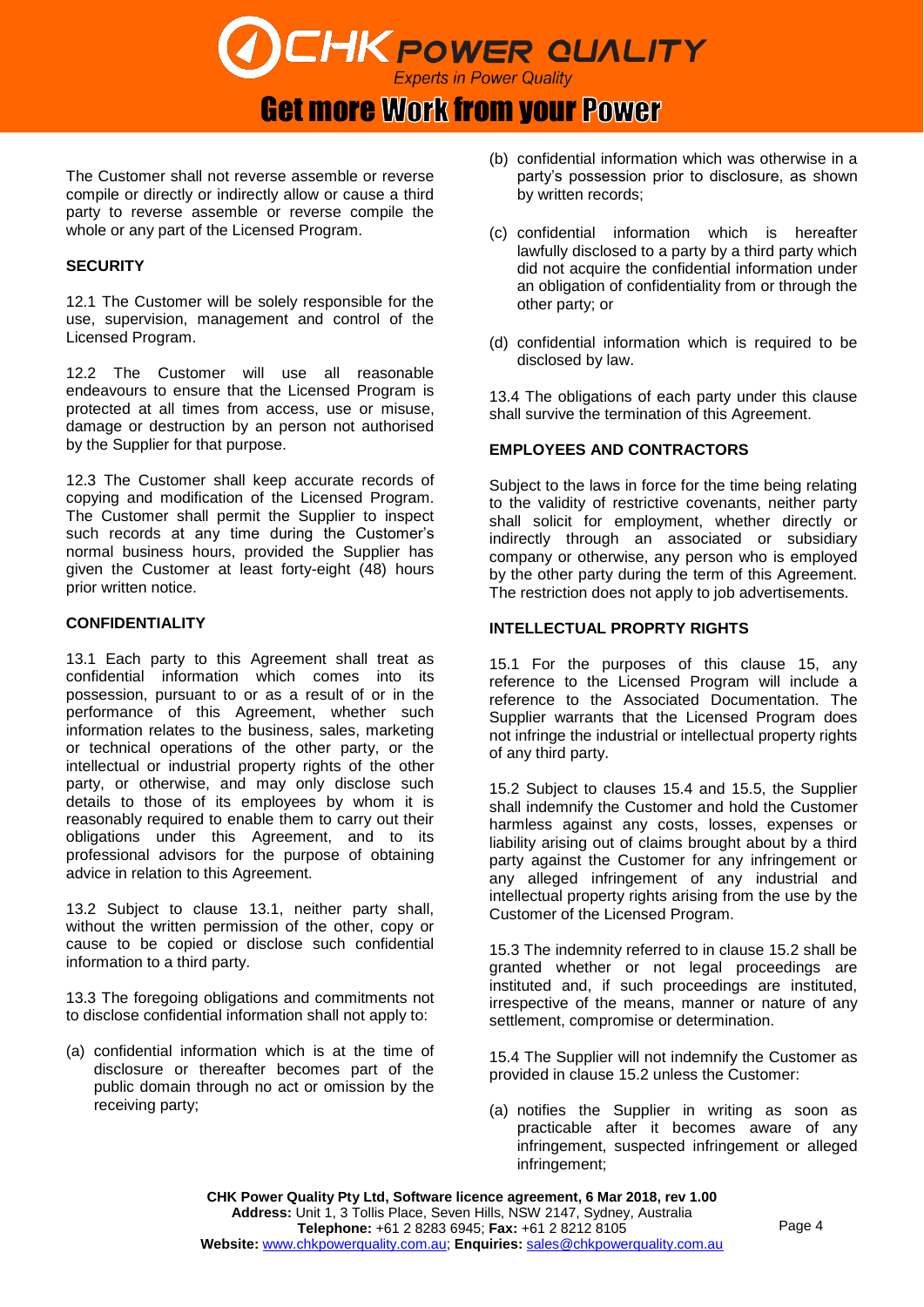

# **Get more Work from your Power**

- (b) at the Supplier's request, gives the Supplier the option to conduct the defence of such a claim at its own expense, including negotiations for settlement or compromise prior to the institution of legal proceedings;
- (c) at the Supplier's request, provides the Supplier with reasonable assistance in conducting the defence of such claims at the Supplier's own expense;
- (d) at the Supplier's request, permits the Supplier to modify, alter or substitute the Licensed Program, at the Supplier's own expense, to render it noninfringing provided that the Licensed Program as so modified, altered or substituted satisfies the Specifications and that the operational characteristics of the Licensed Program are not adversely affected; and
- (e) at the Supplier's request, authorises the Supplier to procure for the Customer the authority to continue the use and possession of the Licensed Program at the Supplier's own expense.

15.5 The Supplier will not indemnify the Customer if such infringement, suspected infringement or alleged infringement arises from modification or alteration of the Licensed Program by any person other than the Supplier, if the unmodified version of the Licensed Program as supplied by the Supplier would not give rise to such infringement.

15.6 The Customer shall indemnify and hold harmless the Supplier against any loss, costs, expenses, demands or liability, whether direct or indirect, arising out of a claim by a third party alleging such infringement if, and only to the extent that:

- (a) the claim arises from an event specified in clause 15.5;
- (b) the ability of the Supplier to defend the claim has been prejudiced by the failure of the Customer to comply with the provisions in clause 15.4; or
- (c) information provided to the Supplier by the Customer to enable the Supplier to enhance or develop the Licensed Program encroaches upon any Industrial or intellectual property rights of a third party.

15.7 Subject to clauses 15.4 and 15.5, in the event that the Licensed Program infringes the industrial or intellectual property rights of a third party the Supplier shall modify, alter or substitute the Licensed Program to render it non-infringing but so that it still satisfies the specifications, or shall procure for the Customer the authority to continue the use and possession of the Licensed Program, at the Supplier's own expense.

#### **WARRANTIES**

16.1 The Supplier warrants that the Licensed Program will be properly installed and will satisfy the Specifications.

- 16.2 The Supplier does not warrant:
- (a) the Licensed Program is error free, however the Supplier does warrant that it shall use its best endeavours to ensure the Licensed Program is error free;
- (b) the use of the Licensed Program shall be interrupted however, the Supplier does warrant that any such interruption shall not be unreasonable;
- (c) the Licensed Program shall meet the Customer's total requirements other than as set out in the Specifications; or
- (d) the Licensed Program shall provide any function not in the Specifications.

16.3 The Supplier shall promptly either rectify or replace all or any parts of the Licensed Program at its own expense, which are defective provided that such defect has been notified in writing by the Customer at any time while the Customer has a current Software Maintenance Agreement in relation to the Licensed Program.

16.4 The Supplier will not be liable to remedy any defect in the Licensed Program if and to the extent that:

- (a) the defect is a result of alterations or modifications to the Licensed Program except alterations or modifications made pursuant to clause 10.2;
- (b) the defect is the result of use of the Licensed Program in combination with equipment, programs or services not authorised in writing by the Supplier;
- (c) the defect is the result of use of the Licensed Program other than in the operating environment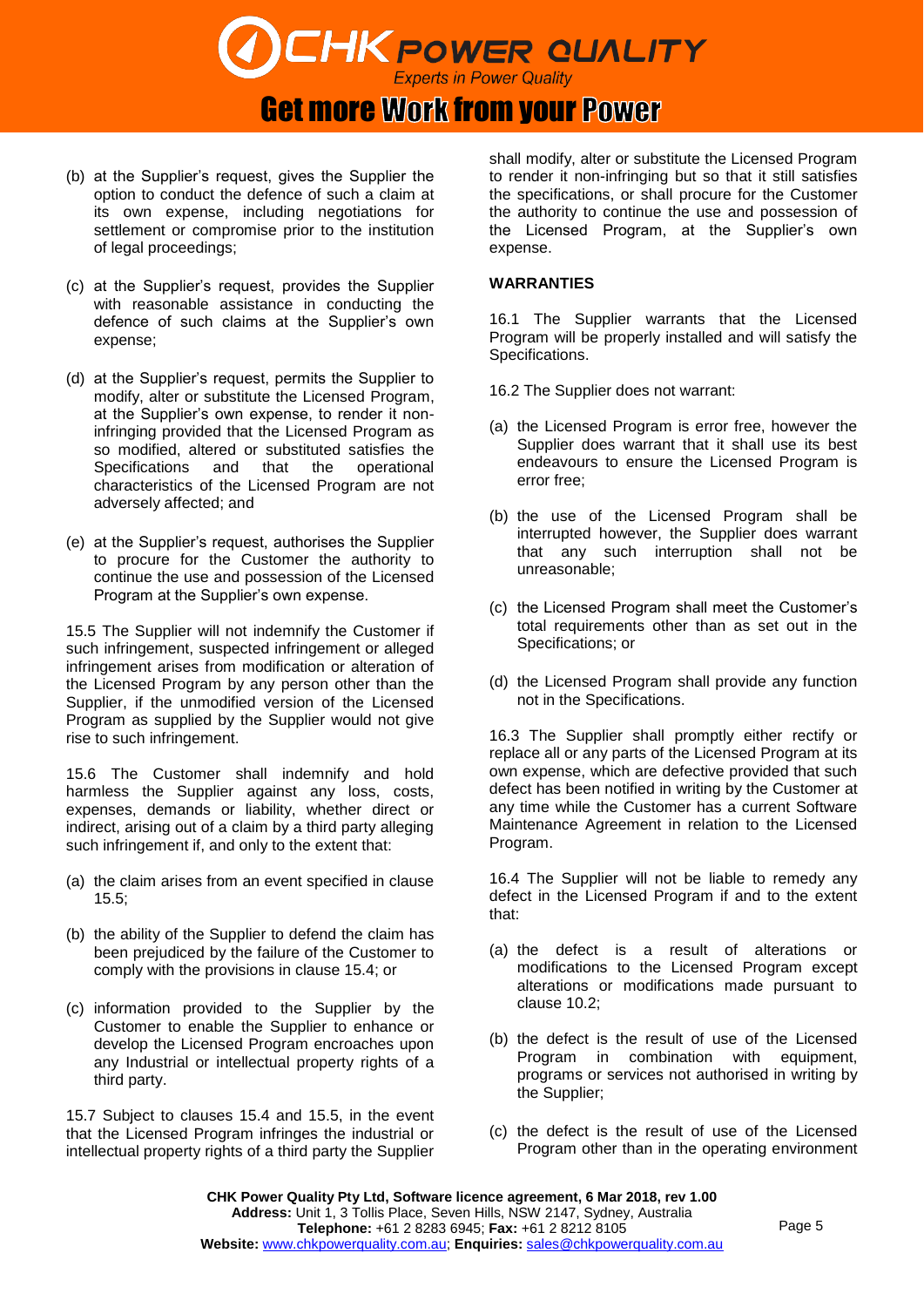# **Get more Work from your Power**

recommended by the Supplier in the Associated Documentation or other than in accordance with the Supplier's directions; or

(d) the defect is the result of failure of the Customer to meet its obligations under this Agreement or any other agreement relating to the Licensed Program.

16.5 The Supplier acknowledges the Designated Equipment detailed in Schedule B and warrants that subject to the installation of the equipment being in accordance with the specifications of the equipment manufacturer, or the installation of the equipment has been performed by the Supplier, the Licensed Program will operate in accordance with this Agreement.

# **LIABILITY**

17.1 Except as expressly provided to the contrary in this Agreement, all terms and conditions, warranties, undertakings, inducements, or representations whether express, implied or otherwise relating in any way to the Licensed Program or to this Agreement are excluded.

17.2 Except as provided by law, the total liability of each party to the other in respect of any loss or damage however, caused, which may be suffered or incurred or which may arise directly or indirectly in respect of the Licensed Program or the failure or omission on the part of the party to comply with its obligations under this Agreement, shall be limited to \$10,000 (Australian dollars), or the aggregate total of amounts paid by the Customer to the Supplier under this Agreement, whichever amount is the greater. Neither party will have any liability for any indirect, incidental, special, punitive or consequential loss or damage, loss of use, revenue, profits, goodwill, loss of business opportunities and/or profits, anticipated savings, loss or corruption of data from any cause, and whether or not such party was aware or ought reasonably to have been aware of the possibility of such loss or damage.

17.3 Where any Act of Parliament implies in this Agreement any term, condition or warranty, and that Act voids or prohibits provisions in a contract, excluding or modifying the application of an exercise of, or liability under such term, condition or warranty, such term, condition or warranty shall be deemed to be included in this Agreement. However, the liability of the Supplier for any breach of such term, condition or warranty shall be limited, at the option of the Supplier, having due regard to the best interests of the Customer and the need for all haste in resolving such issues, to any one or more of the following:

(a) if the breach relates to goods;

- (i) the replacement of the goods or the supply of equivalent goods;
- (ii) the repair of such goods;
- (iii) the payment of the cost of replacing the goods or of acquiring equivalent goods; or
- (iv) the payment of the cost of having the goods repaired; and

(b) if the breach relates to services;

- (i) the supplying of the services again; or
- (ii) the payment of the cost of having the services supplied again.

17.4 Where the Customer has provided the Supplier with details of the Customer's requirements, through the use of a request for proposal or otherwise, the Customer acknowledges that responses by the Supplier to such requirements have been based on Supplier's reasonable interpretation of those requirements, and that the Supplier reserves the right to amend such responses should the Supplier become aware of additional information which changes or clarifies the Customer's requirements.

# **FORCE MAJEURE**

18.1 Neither party shall be liable for any delay or failure to perform its obligations pursuant to this Agreement, if such failure or delay is due to Force Majeure.

18.2 The party to this Agreement seeking to rely on a circumstance of Force Majeure shall immediately notify the other party of any anticipated delay due to Force Majeure. The performance of the party's obligations under this Agreement will be suspended for the period of the delay due to Force Majeure.

18.3 If the period of the delay due to Force Majeure exceeds sixty (60) days, the party for whose benefit an obligation remains unperformed may immediately terminate this Agreement on providing notice to the other party. If such notice is given:

- (a) the Supplier shall refund moneys previously paid by the Customer under this Agreement for which no goods or services have been provided; and
- (b) the Customer shall pay the Supplier a reasonable sum in relation to goods supplied or services rendered or costs and expenses incurred prior to termination.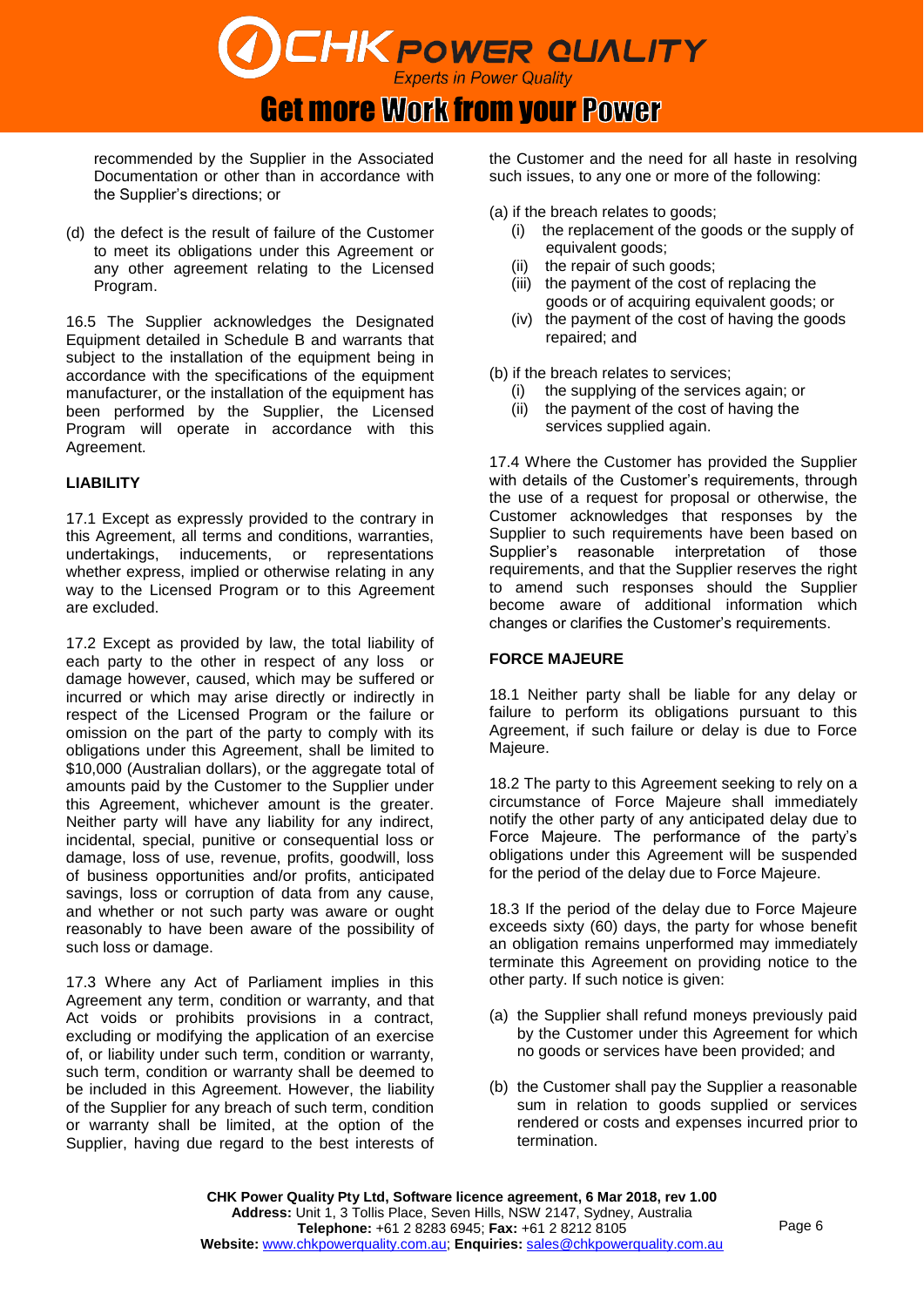Get more Work from your Power

#### **TERMINATION**

19.1 Without limiting the generality of any other clause in this Agreement, the Supplier may terminate this Agreement by giving fourteen (14) days' notice in writing if the Customer is in material breach of this Agreement, other than a breach relating to payment where there is a dispute between the parties, and such breach is not remedied within thirty (30) days of written notice by the Supplier.

19.2 If notice is given to the Customer pursuant to clause 19.1, the Supplier may, in addition to terminating this Agreement:

- (a) retain any moneys paid in relation to this Agreement for goods supplied or work performed, and apply any surplus amount against any other amount payable by the Customer to the Supplier under this or any other agreement between the parties;
- (b) recover any sums for goods supplied or work performed which has been authorised by the Customer prior to termination;
- (c) be regarded as discharged from any further obligations under this Agreement, apart from confidentiality requirements under clause 13; and
- (d) pursue any additional or alternative remedies provided by law.

. 19.3 Upon termination of this Agreement, the Customer shall immediately on request furnish the Supplier with written certification that all copies of the Licensed Program and of the Associated Documentation have been returned to the Supplier.

#### **ASSIGNMENT**

The Supplier may assign this Agreement, and the rights and obligations in this Agreement, upon written notice to the customer. Except as provided in clause 2.4, the Customer will have no other rights to assign this Agreement.

#### **SUB-CONTRACTS**

The Supplier shall not sub-contract or otherwise arrange for another party to perform or to discharge any of its obligations under this Agreement without the prior written consent of the Customer, which consent shall not be unreasonably withheld or delayed.

#### **WAIVER**

22.1 No right or obligation under this Agreement shall be waived except by notice in writing signed by each party.

22.2 A waiver by either party pursuant to clause 22.1 will not prejudice that party's rights in respect of any subsequent breach of this Agreement by the other party.

22.3 Subject to clause 22.1, any failure by either party to enforce any of the provisions of this Agreement, or any forbearance, delay or indulgence granted by one party to the other, will not be construed as a waiver of that party's rights pursuant to this Agreement.

#### **ENTIRE AGREEMENT**

This Agreement constitutes the entire agreement between the parties hereto with respect to the subject matter hereof and shall supersede all previous negotiations, commitments, and writing. It may not be released, discharged or modified except by an instrument in writing signed by a duly authorised representative of each of the parties.

#### **HEADINGS**

Headings used in this Agreement are for convenience and ease of reference only, are not part of this Agreement and shall not be relevant to or affect the meaning or interpretation of this Agreement.

#### **SEVERABILITY**

If any provision of this Agreement is held invalid, unenforceable or illegal for any reason, this Agreement shall remain otherwise in full force apart from the said provision which shall be deemed deleted.

#### **GOVERNING LAW**

This Agreement shall be construed and governed in accordance with the laws of the state of New South Wales and the parties agree to submit to the jurisdiction of the courts of the state of New South **Wales** 

#### **NOTICES**

27.1 All notices under this Agreement may be delivered by hand, mail or facsimile to the addresses hereinbefore shown, or to such other addresses as